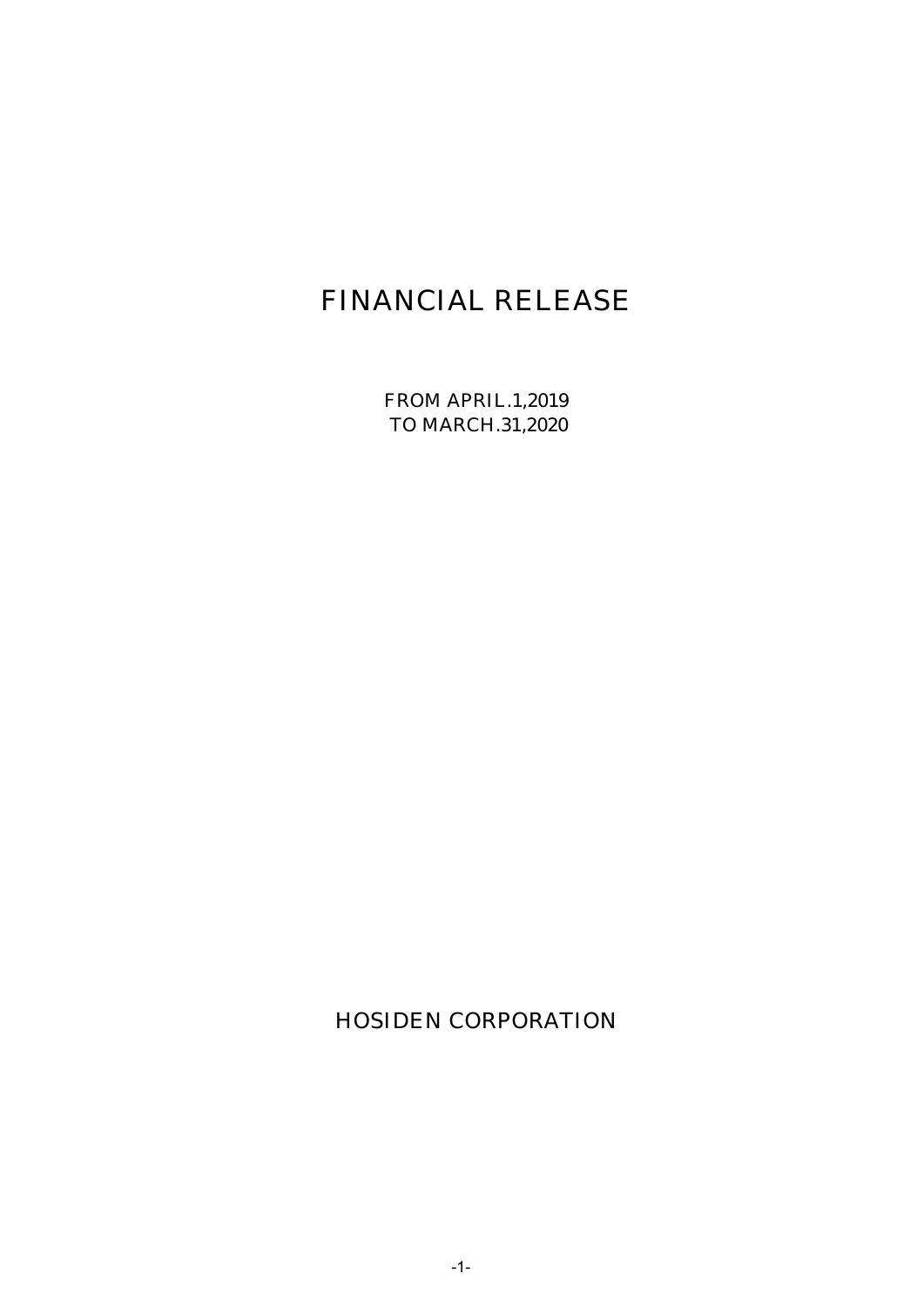#### 1. Consolidated Results For The Years Ended March.31, 2020 And 2019

#### $(1)$ Consolidated Operating Results(Years ended March.31,2020 and 2019) Percentages indicate  $\Gamma$

| $(1)$ consolidated $\circ$ per ating resolute $(1)$ cars entred mail enorgions and sore $\rho$ |                                             |     |                         |        | Percentages indicate year - on - year changes |                                            |      |                         |        |
|------------------------------------------------------------------------------------------------|---------------------------------------------|-----|-------------------------|--------|-----------------------------------------------|--------------------------------------------|------|-------------------------|--------|
|                                                                                                | <b>Net Sales</b><br><b>Operating Income</b> |     | <b>Ordinary Income</b>  |        |                                               | Profit attributable to<br>owners of parent |      |                         |        |
|                                                                                                | Millions of yen                             | %   | Millions of yen         | $\%$   | Millions of yen                               | %                                          |      | Millions of yen         | $\%$   |
| 2020                                                                                           | (9.2)<br>211,912                            |     | 11,219                  | (2.1)  | 11,353                                        | (15.0)                                     |      | 9,433                   | (11.9) |
| 2019                                                                                           | (22.0)<br>233,435                           |     | 11,457                  | (12.2) | 13,357                                        | 26.6                                       |      | 10,709                  | 4.7    |
|                                                                                                |                                             |     |                         |        |                                               |                                            |      |                         |        |
|                                                                                                | <b>Net Income</b>                           |     | <b>Diluted Net</b>      |        | Return on                                     | <b>Ordinary Income</b>                     |      | <b>Operating Income</b> |        |
|                                                                                                | Per Share                                   |     | <b>Income Per Share</b> |        | <b>Equity</b>                                 | to Total Assets                            |      | to Net Sales            |        |
|                                                                                                | Yen                                         | Yen |                         |        | %                                             |                                            | $\%$ |                         | %      |
| 2020                                                                                           | 161.37                                      |     | 150.38                  |        | 9.7                                           | 8.0                                        |      |                         | 5.3    |
| 2019                                                                                           | 180.62                                      |     | 168.70                  |        | 11.8                                          | 9.8                                        |      |                         | 4.9    |

(2)Consolidated Financial Position(As of March.31,2020 and 2019)

|      | <b>Total Assets</b> | <b>Net Assets</b> | <b>Shareholders' Equity Ratio</b> | <b>Net Assets Per Share</b> |
|------|---------------------|-------------------|-----------------------------------|-----------------------------|
|      | Millions of yen     | Millions of yen   | %                                 | Yen                         |
| 2020 | 150,161             | 100,767           | 67.1                              | 1,723.79                    |
| 2019 | 133,470             | 94,113            | 70.5                              | 1,609.93                    |

#### (3)Consolidated Cash Flows(Years ended March.31,2020 and 2019)

|      | <b>Cash Flows from</b>      | <b>Cash Flows from</b>      | <b>Cash Flows from</b>      | <b>Cash Flows from</b>      |
|------|-----------------------------|-----------------------------|-----------------------------|-----------------------------|
|      | <b>Operating Activities</b> | <b>Investing Activities</b> | <b>Financing Activities</b> | <b>Equivalents (FY End)</b> |
|      | Millions of yen             | Millions of yen             | Millions of yen             | <b>Millions of yen</b>      |
| 2020 | 2,122                       | (4, 775)                    | (2, 147)                    | 62,649                      |
| 2019 | 25,593                      | (5, 168)                    | (4,544)                     | 68,061                      |

#### 2.Dividends(Years ended March.31,2020 and 2019,and the year ending March.31,2021)

|                  | Dividends per Share(Yen)      |                          | Dividends in Total | Dividend Payout Ratio | Dividends on             |     |
|------------------|-------------------------------|--------------------------|--------------------|-----------------------|--------------------------|-----|
|                  | Annual<br>Year-End<br>Interim |                          | (annual)           | (consolidated)        | <b>Net Assets</b>        |     |
|                  | Yen                           | Yen                      | Yen                | Millions of yen       | $\%$                     | %   |
| 2019             | 10.00                         | 15.00                    | 25.00              | 1,471                 | 13.7                     | 1.6 |
| 2020             | 10.00                         | 15.00                    | 25.00              | 1,461                 | 15.5                     | 1.5 |
| 2021 (Projected) | $\overline{\phantom{a}}$      | $\overline{\phantom{a}}$ |                    |                       | $\overline{\phantom{0}}$ |     |

Reference:

The forecast of cash dividends for the fiscal year ending March 31, 2021 have yet to be determined at this point.

3. Consolidated earnings forecasts for the fiscal year ending March 31, 2021(from April 1, 2020 to March 31, 2021)

 The forecast of consolidated earnings for the fiscal year ending March 31, 2021 have yet to be determined at this point, because of the effect of the spread of the novel coronavirus. We will carefully assess the impact and announce it promptly when we can disclose reasonable forecast.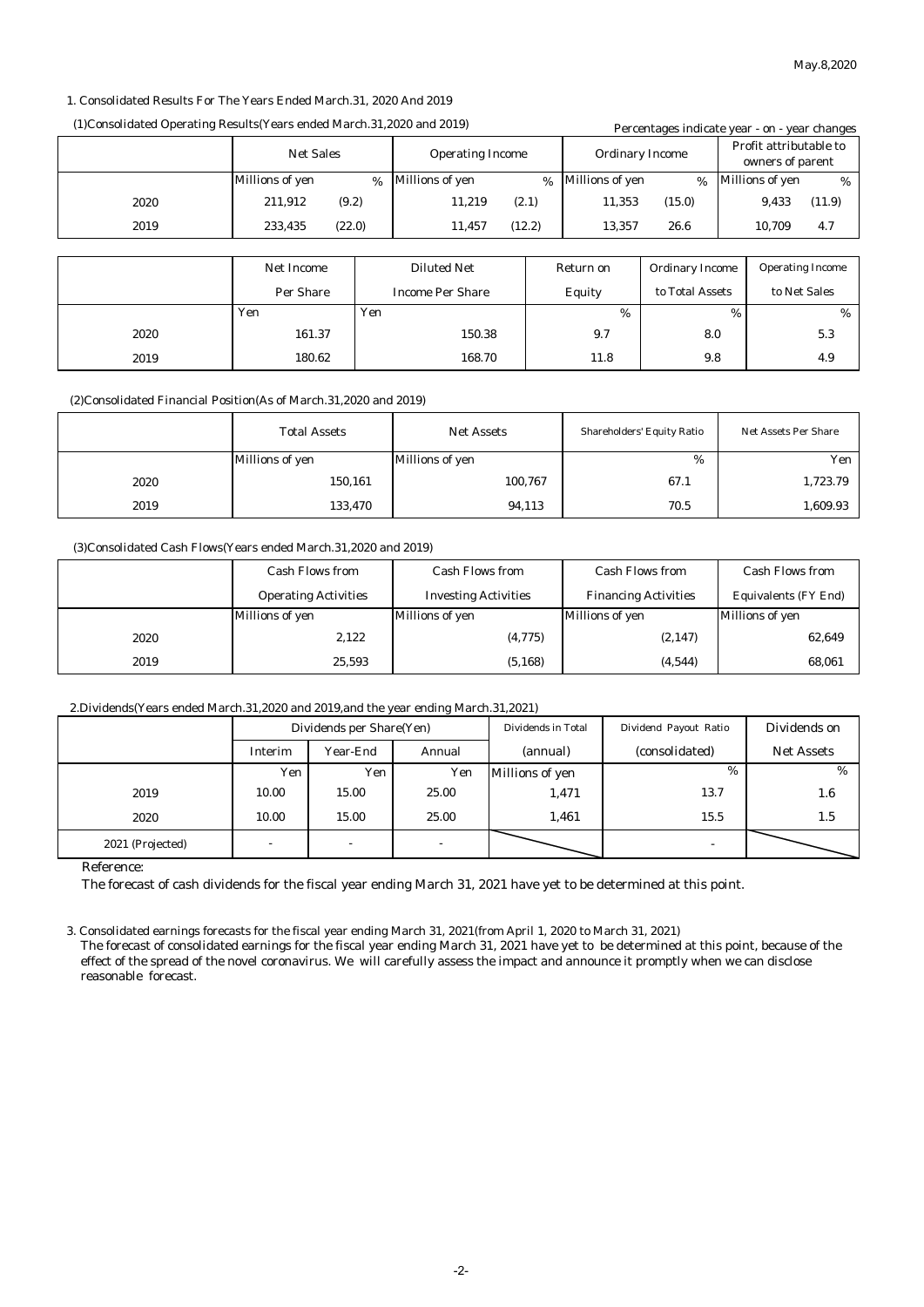#### (Reference)Non-Consolidated Results

### 1.Non-Consolidated Results For The Years Ended March.31, 2020 and 2019

|      | <b>Net Sales</b> | <b>Operating Income</b> | <b>Ordinary Income</b>    | Net Income              |
|------|------------------|-------------------------|---------------------------|-------------------------|
|      | Millions of yen  | % Millions of yen       | % Millions of yen<br>$\%$ | Millions of yen<br>$\%$ |
| 2020 | 167,075          | 5,052                   | (35.3)                    | (30.6)                  |
|      | (10.6)           | (18.2)                  | 5,701                     | 4,566                   |
| 2019 | (22.1)           | (29.5)                  | 8.811                     | (3.0)                   |
|      | 186.942          | 6,173                   | 23.4                      | 6,584                   |

#### (1)Non-Consolidated Operating Results(Years ended March.31,2020 and 2019)

|      | <b>Net Income</b> | <b>Diluted Net</b>      |
|------|-------------------|-------------------------|
|      | <b>Per Share</b>  | <b>Income Per Share</b> |
|      | Yen               | Yen                     |
| 2020 | 78.12             | 72.68                   |
| 2019 | 111.05            | 103.63                  |

## (2)Non-Consolidated Financial Position(As of March.31,2020 and 2019)

|      | <b>Total Assets</b>    | <b>Net Assets</b>      | <b>Shareholders' Equity</b><br>Ratio | <b>Net Assets Per Share</b> |  |
|------|------------------------|------------------------|--------------------------------------|-----------------------------|--|
|      | <b>Millions of yen</b> | <b>Millions of yen</b> | $\%$                                 | Yen                         |  |
| 2020 | 121,913                | 71,484                 | 58.6                                 | 1,222.87                    |  |
| 2019 | 110,821                | 68,655                 | 62.0                                 | 1,174.45                    |  |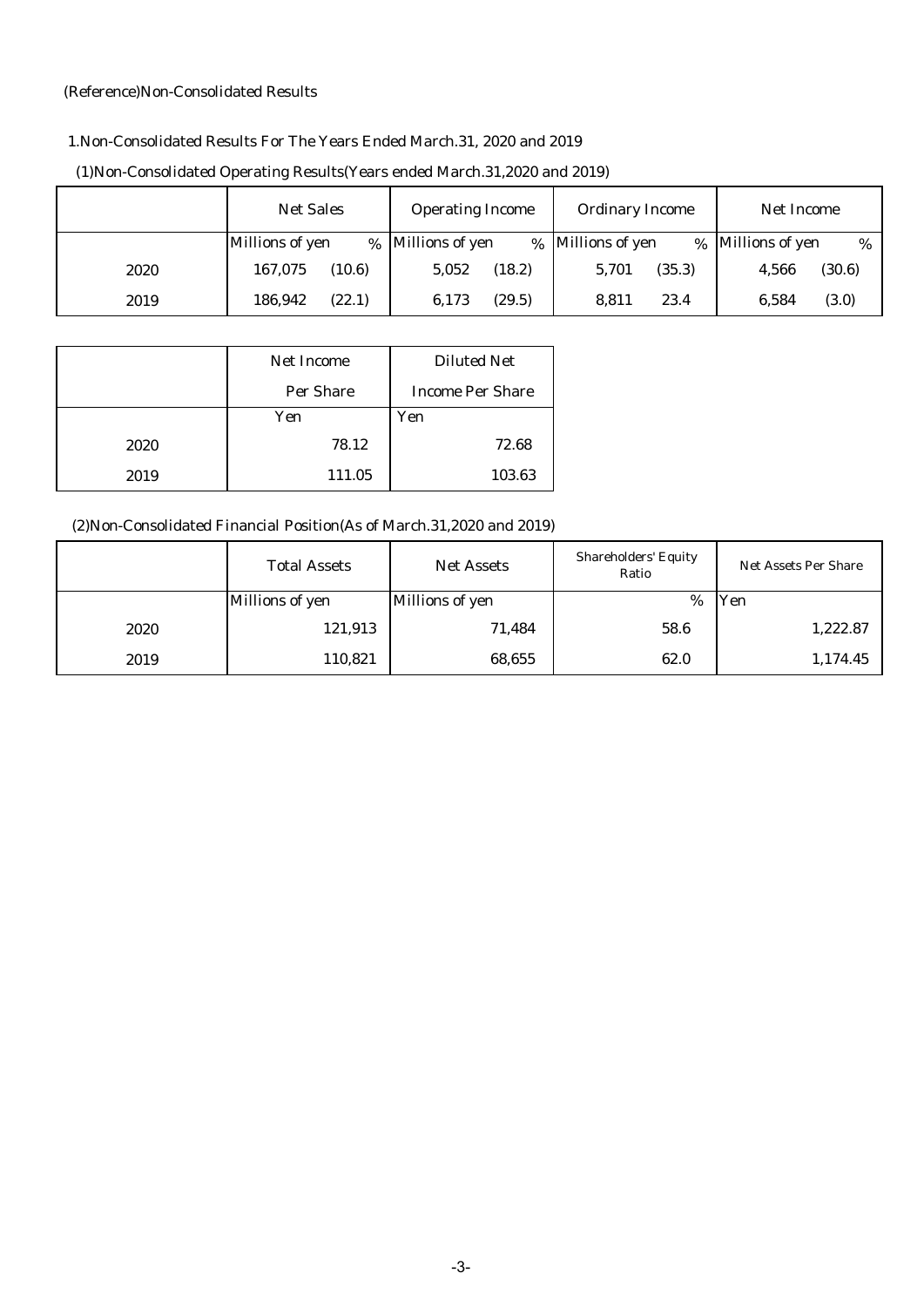| <b>ASSETS</b>                                     |             |             |
|---------------------------------------------------|-------------|-------------|
| <b>ACCOUNT ITEMS</b>                              | Mar.31,2019 | Mar.31,2020 |
| <b>Current assets</b>                             |             |             |
| 1. Cash and deposits                              | 53,863      | 49,213      |
| 2. Notes receivable and accounts receivable-trade | 21,687      | 26,183      |
| 3. Short-term investment securities               | 16,300      | 14,599      |
| 4. Inventories                                    | 17,387      | 33,051      |
| 5. Accounts receivable from sub-contractors       | 1,569       | 1,571       |
| 6. Other current assets                           | 2,068       | 2,874       |
| Allowance for doubtful receivables                | (25)        | (27)        |
| <b>Total of current assets</b>                    | 112,851     | 127,468     |
| <b>Fixed assets</b>                               |             |             |
| (1) Property plant and equipment                  |             |             |
| 1. Buildings and structures                       | 3,961       | 4,600       |
| 2. Machinery, equipment and vehicles              | 4,559       | 6,097       |
| 3. Land                                           | 3,483       | 3,445       |
| 4. Construction in progress                       | 480         | 432         |
| 5. Other property plant and equipment             | 1,775       | 2,221       |
| Total of property plant and equipment             | 14,260      | 16,797      |
| (2) Intangible assets                             | 367         | 393         |
| (3) Investments and other assets                  |             |             |
| 1. Investment securities                          | 4,390       | 3,683       |
| 2. Net defined benefit assets                     | 79          | 231         |
| 3. Deferred tax assets                            | 925         | 915         |
| 4. Other investments                              | 1,005       | 955         |
| Allowance for doubtful receivables                | (410)       | (284)       |
| Total of investments and other assets             | 5,991       | 5,501       |
| <b>Total of fixed assets</b>                      | 20,619      | 22,693      |
| <b>Total assets</b>                               | 133,470     | 150,161     |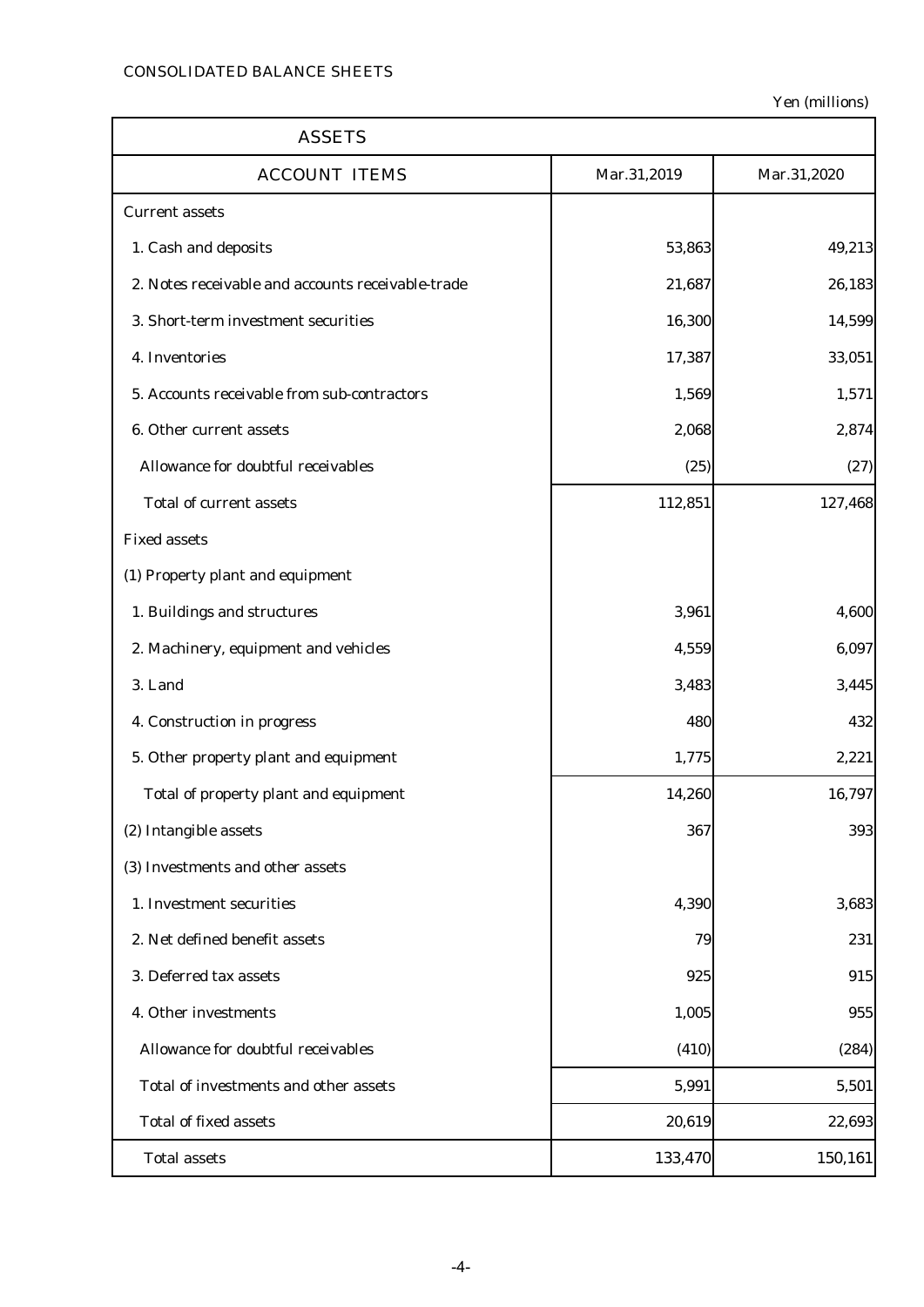| <b>LIABILITIES</b>                                                   |             |             |
|----------------------------------------------------------------------|-------------|-------------|
| <b>ACCOUNT ITEMS</b>                                                 | Mar.31,2019 | Mar.31,2020 |
| <b>Current liabilities</b>                                           |             |             |
| 1. Notes payable and accounts payable-trade                          | 14,168      | 25,050      |
| 2. Short-term debt                                                   | 2,768       | 1,990       |
| 3. Income tax payable                                                | 1,837       | 1,819       |
| 4. Provision for directors' bonuses                                  | 123         | 166         |
| 5. Other current liabilities                                         | 4,147       | 4,196       |
| <b>Total of current liabilities</b>                                  | 23,046      | 33,223      |
| Long-term liabilities                                                |             |             |
| 1. Convertible bond-type bonds with<br>subscription rights to shares | 10,116      | 10,094      |
| 2. Deferred tax liabilities                                          | 1,094       | 780         |
| 3. Net defined benefit liabilities                                   | 4,332       | 4,434       |
| 4. Other long-term liabilities                                       | 767         | 861         |
| <b>Total of long-term liabilities</b>                                | 16,310      | 16,170      |
| <b>Total liabilities</b>                                             | 39,357      | 49,394      |
| <b>SHAREHOLDERS' EQUITY</b>                                          |             |             |
| <b>Owner's equity</b>                                                |             |             |
| 1. Common stock                                                      | 13,660      | 13,660      |
| 2. Additional paid-in capital                                        | 19,596      | 19,596      |
| 3. Retained earnings                                                 | 69,881      | 77,791      |
| 4. Treasury stock                                                    | (8,660)     | (8,661)     |
| Total of owner's equity                                              | 94,477      | 102,386     |
| Accumulated other comprehensive income                               |             |             |
| 1. Unrealized gains on other securities                              | 1,950       | 1,676       |
| 2. Translation adjustments                                           | (2,548)     | (3, 334)    |
| 3. Remeasurements of defined benefit plans                           | 232         | 38          |
| Total of accumulated other comprehensive income                      | (364)       | (1,619)     |
| Total shareholders' equity                                           | 94,113      | 100,767     |
| Total liabilities and shareholders' equity                           | 133,470     | 150,161     |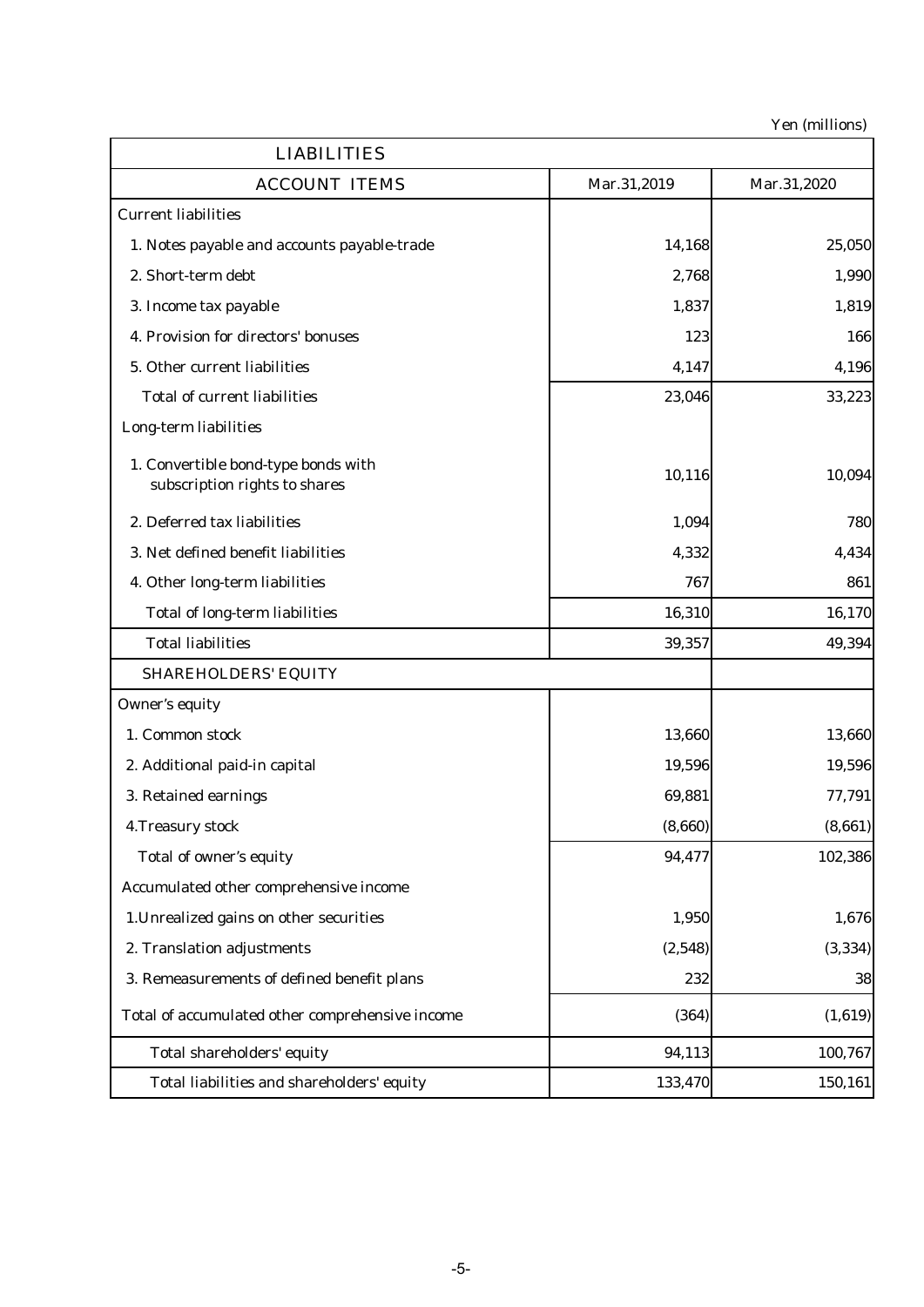### CONSOLIDATED STATEMENT OF INCOME

| <b>ACCOUNT ITEMS</b>                             | Year ended<br>Mar.31,2019 | Year ended<br>Mar.31,2020 |
|--------------------------------------------------|---------------------------|---------------------------|
| Net sales                                        | 233,435                   | 211,912                   |
| Cost of sales                                    | 211,175                   | 190,571                   |
| Gross profit                                     | 22,260                    | 21,341                    |
| Selling, general and administrative expenses     | 10,802                    | 10,121                    |
| <b>Operating income</b>                          | 11,457                    | 11,219                    |
| Non-operating income                             | 2,048                     | 423                       |
| 1. Interest income                               | 182                       | 196                       |
| 2. Dividend income                               | 98                        | 104                       |
| 3. Exchange gain                                 | 1,598                     |                           |
| 4. Other                                         | 169                       | 122                       |
| Non-operating expenses                           | (148)                     | (290)                     |
| 1. Interest expenses                             | (111)                     | (107)                     |
| 2. Exchange loss                                 |                           | (108)                     |
| 3. Commission for syndicate loan                 | (17)                      | (42)                      |
| 4. Other                                         | (18)                      | (32)                      |
| <b>Ordinary income</b>                           | 13,357                    | 11,353                    |
| <b>Extraordinary income</b>                      | 251                       | 351                       |
| 1. Gain on sales of fixed assets                 | 6                         | 20                        |
| 2. Gain on sales of investment securities        | 0                         | 313                       |
| 3. Gain on liquidation of subsidiaries           | 240                       |                           |
| 4. Other                                         | 4                         | 16                        |
| <b>Extraordinary loss</b>                        | (4)                       | (171)                     |
| 1. Loss on disposal and sales of fixed assets    | (4)                       | (156)                     |
| 2. Other                                         |                           | (14)                      |
| Income before income taxes                       | 13,603                    | 11,532                    |
| <b>Income taxes</b>                              | 2,894                     | 2,099                     |
| 1. Current income taxes                          | 2,133                     | 2,338                     |
| 2. Deferred income taxes                         | 761                       | (239)                     |
| Net income                                       | 10,709                    | 9,433                     |
| Profit attributable to non-controlling interests |                           |                           |
| Profit attributable to owners of parent          | 10,709                    | 9,433                     |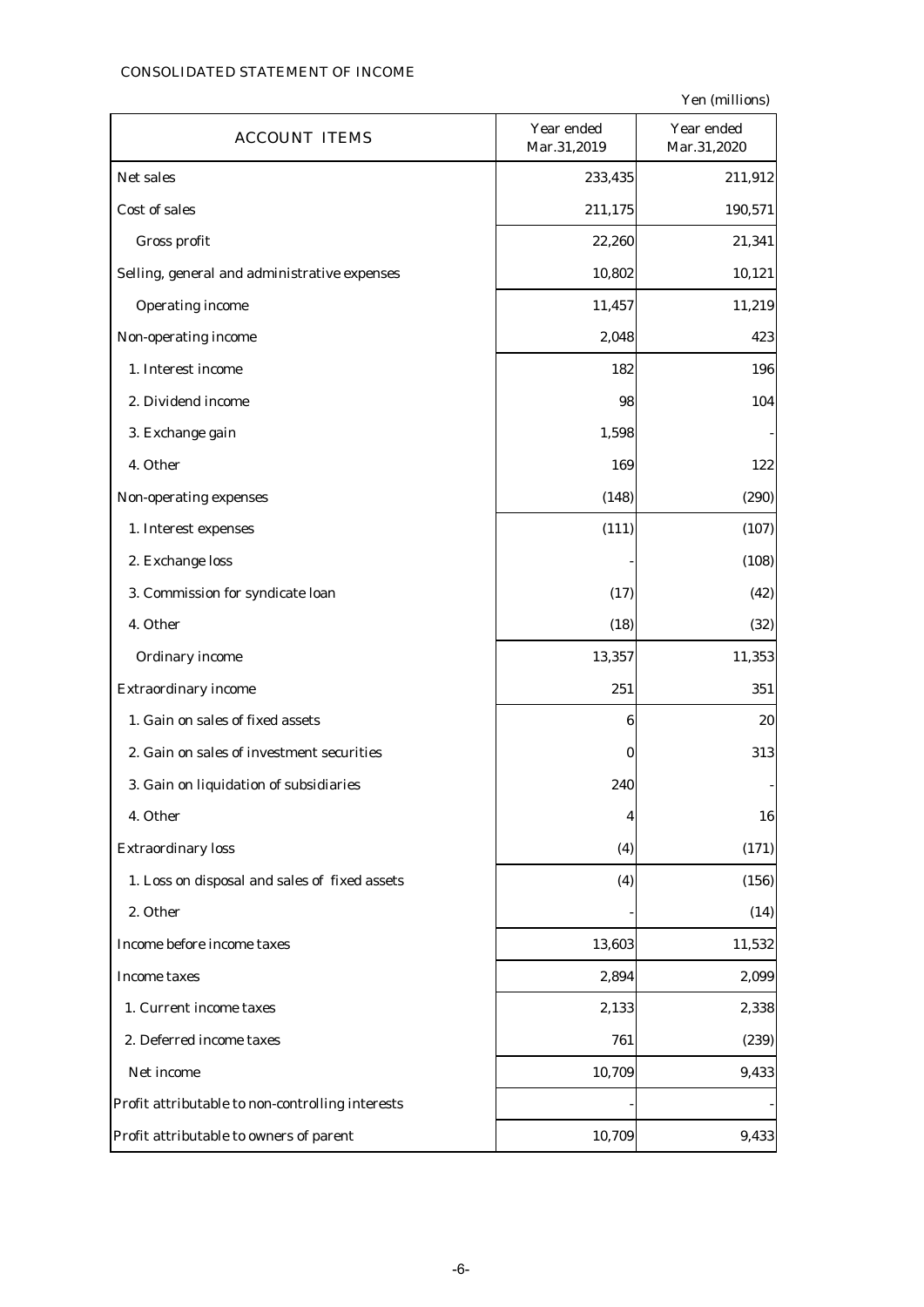## CONSOLIDATED STATEMENT OF COMPREHENSIVE INCOME

|                                                                                                  |                           | Yen (millions)            |
|--------------------------------------------------------------------------------------------------|---------------------------|---------------------------|
| <b>ACCOUNT ITEMS</b>                                                                             | Year ended<br>Mar.31,2019 | Year ended<br>Mar.31,2020 |
| Net income                                                                                       | 10,709                    | 9,433                     |
| Other comprehensive income                                                                       |                           |                           |
| Net unrealized holding gains on securities                                                       | (347)                     | (274)                     |
| Foreign currency translation adjustments                                                         | (844)                     | (786)                     |
| Remeasurements of defined benefit plans                                                          | (0)                       | (193)                     |
| Total other comprehensive income                                                                 | (1, 192)                  | (1,254)                   |
| Comprehensive income                                                                             | 9,516                     | 8,178                     |
| Comprehensive income attributable to                                                             |                           |                           |
| Comprehensive income attributable to<br>owners of parent<br>Comprehensive income attributable to | 9,516                     | 8,178                     |
| non-controlling interests                                                                        |                           |                           |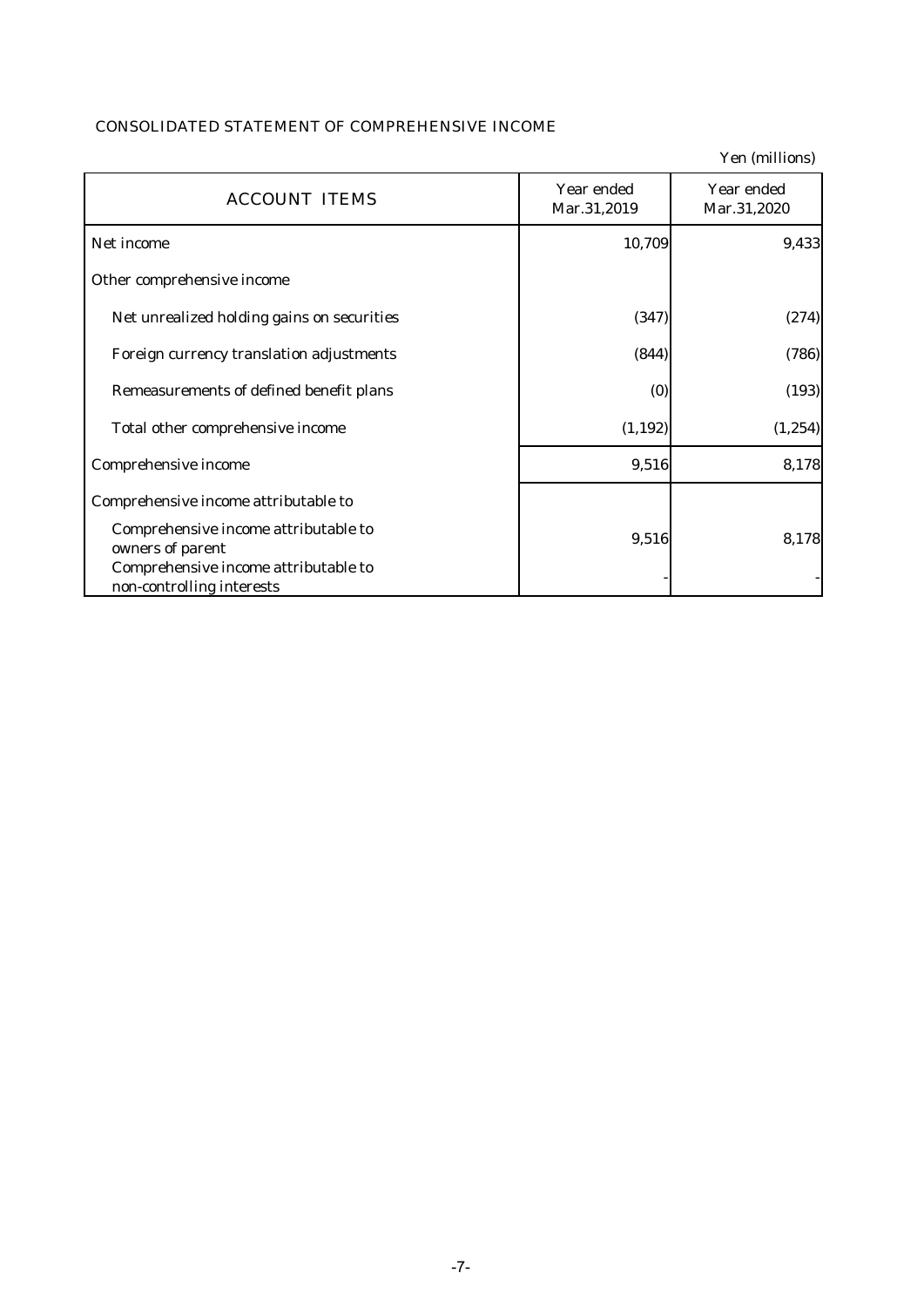## CONSOLIDATED STATEMENTS OF CASH FLOWS

|                                                                  |                           | Yen (millions)            |
|------------------------------------------------------------------|---------------------------|---------------------------|
| <b>ACCOUNT ITEMS</b>                                             | Year ended<br>Mar.31,2019 | Year ended<br>Mar.31,2020 |
| <b>Operating activities</b>                                      |                           |                           |
| 1. Profit before income taxes                                    | 13,603                    | 11,532                    |
| 2. Depreciation                                                  | 3,233                     | 3,213                     |
| 3. Increase (Decrease) in allowance for<br>doubtful receivables  | 35                        | 4                         |
| 4. Increase(Decrease) in net defined benefit liabilities         | (155)                     | (80)                      |
| 5. Interest and dividends income                                 | (280)                     | (301)                     |
| 6. Interest expense                                              | 111                       | 107                       |
| 7. Loss(Gain) on disposal and sales of fixed assets              | (1)                       | 136                       |
| 8. Loss(Gain) on valuation of investment securities              |                           | 14                        |
| 9. Decrease(Increase) in notes and<br>accounts receivables-trade | 8,759                     | (5, 173)                  |
| 10. Decrease (Increase) in inventories                           | 11,935                    | (15, 965)                 |
| 11. Decrease (Increase) in accounts receivables from             | 122                       | (2)                       |
| sub-contractors                                                  |                           |                           |
| 12. Decrease(Increase) in other assets                           | 919                       | (887)                     |
| 13. Increase (Decrease) in notes and accounts<br>payables-trade  | (10, 979)                 | 11,650                    |
| 14. Increase (Decrease) in other liabilities                     | (87)                      | 230                       |
| 15.0ther-net                                                     | 176                       | 101                       |
| Sub-total                                                        | 27,392                    | 4,580                     |
| 16. Interest and dividends - received                            | 253                       | 282                       |
| 17. Interest - paid                                              | (116)                     | (103)                     |
| 18. Income taxes-paid                                            | (1,970)                   | (2,872)                   |
| 19. Income taxes-refunded                                        | 34                        | 236                       |
| Net cash provided by operating activities                        | 25,593                    | 2,122                     |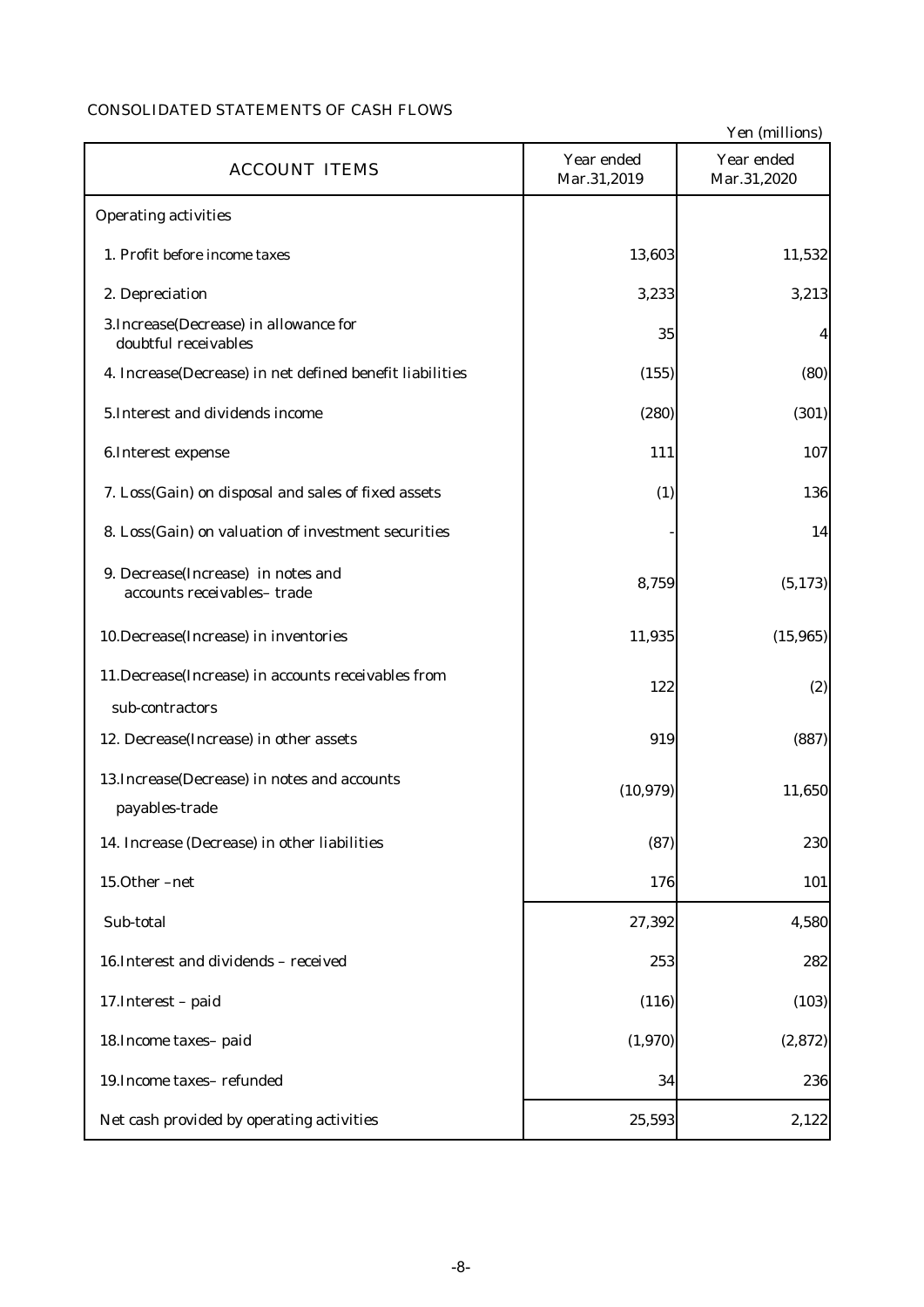|                                                                        | Yen (millions)            |                           |  |  |  |  |  |
|------------------------------------------------------------------------|---------------------------|---------------------------|--|--|--|--|--|
| <b>ACCOUNT ITEMS</b>                                                   | Year ended<br>Mar.31,2019 | Year ended<br>Mar.31,2020 |  |  |  |  |  |
| <b>Investing activities</b>                                            |                           |                           |  |  |  |  |  |
| 1. Decrease(Increase) from deposits                                    | (1,066)                   | 535                       |  |  |  |  |  |
| 2. Capital expenditures                                                | (3,999)                   | (5,996)                   |  |  |  |  |  |
| 3. Proceeds from sales of fix assets                                   | 202                       | 146                       |  |  |  |  |  |
| 4. Payments for purchases of investment securities                     | (15)                      |                           |  |  |  |  |  |
| 5. Proceeds from sales of investment securities                        | $\bf{0}$                  | 621                       |  |  |  |  |  |
| 6. Increase from intangible assets                                     | (150)                     | (148)                     |  |  |  |  |  |
| 7. Other-net                                                           | (140)                     | 65                        |  |  |  |  |  |
| Net cash used in investing activities                                  | (5, 168)                  | (4, 775)                  |  |  |  |  |  |
|                                                                        |                           |                           |  |  |  |  |  |
| <b>Financing activities</b>                                            |                           |                           |  |  |  |  |  |
| 1. Increase(Decrease) in short-term debt                               | (2, 119)                  | (550)                     |  |  |  |  |  |
| 2. Purchases of treasury stock                                         | (910)                     | (1)                       |  |  |  |  |  |
| 3. Dividends paid                                                      | (1, 486)                  | (1, 461)                  |  |  |  |  |  |
| 4. Other                                                               | (28)                      | (133)                     |  |  |  |  |  |
| Net cash used in financing activities                                  | (4, 544)                  | (2, 147)                  |  |  |  |  |  |
|                                                                        |                           |                           |  |  |  |  |  |
| Effect of exchange rate changes on cash and<br><b>Cash Equivalents</b> | (225)                     | (611)                     |  |  |  |  |  |
| Net increase (decrease) in cash and cash equivalents                   | 15,655                    | (5, 411)                  |  |  |  |  |  |
| Cash and cash equivalents at beginning of year                         | 52,405                    | 68,061                    |  |  |  |  |  |
| Cash and cash equivalents at end of year                               | 68,061                    | 62,649                    |  |  |  |  |  |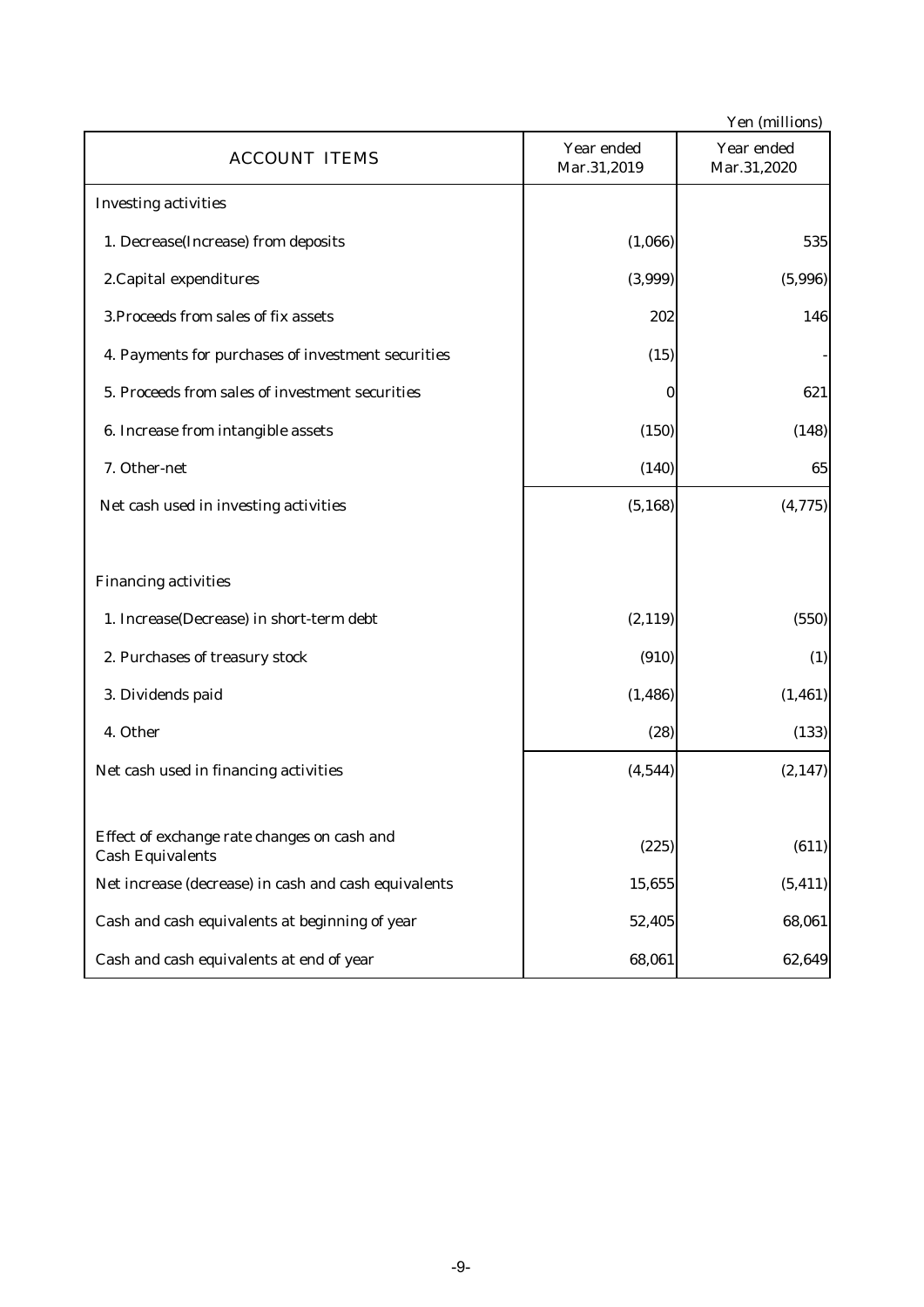#### SEGMENT INFORMATION

## Information Regarding Amount of Sales,Profit or Loss,Asset,And Other Items of Individual Segment Information

| The Tear Ended March 31,2020(Prom April 1,2019 to March 31,2020)<br>ren (minimus) |                                      |                        |                              |                                           |              |                                           |                           |  |
|-----------------------------------------------------------------------------------|--------------------------------------|------------------------|------------------------------|-------------------------------------------|--------------|-------------------------------------------|---------------------------|--|
|                                                                                   | <b>Reportable segments</b>           |                        |                              |                                           |              |                                           |                           |  |
|                                                                                   | Electro-<br>mechanical<br>components | Acoustic<br>components | <b>Display</b><br>components | <b>Applied</b><br>equipment<br>and others | <b>Total</b> | <b>Adjusted</b><br>amount or<br>corporate | Amount on<br>consolidated |  |
| <b>Sales</b>                                                                      |                                      |                        |                              |                                           |              |                                           |                           |  |
| <b>Sales to customers</b>                                                         | 179,862                              | 15,383                 | 8,577                        | 8,143                                     | 211,967      | (54)                                      | 211,912                   |  |
| <b>Inter-segment sales</b><br>or Transfer                                         |                                      |                        |                              |                                           |              |                                           |                           |  |
| <b>Total</b>                                                                      | 179,862                              | 15,383                 | 8,577                        | 8,143                                     | 211,967      | (54)                                      | 211,912                   |  |
| <b>Segment profit</b>                                                             | 9,223                                | 794                    | 214                          | 1,126                                     | 11,359       | (140)                                     | 11,219                    |  |
| <b>Segment asset</b>                                                              | 68,952                               | 6,961                  | 2,844                        | 2,939                                     | 81,702       | 68,463                                    | 150,161                   |  |
| Other items                                                                       |                                      |                        |                              |                                           |              |                                           |                           |  |
| <b>Depreciation expense</b>                                                       | 2,713                                | 673                    | 199                          | 283                                       | 3,869        | (656)                                     | 3,213                     |  |
| Increase in tangible<br>fixed asset and<br>intangible fixed asset                 | 4,888                                | 741                    | 96                           | 173                                       | 5,899        | 85                                        | 5,985                     |  |

The Year Ended March 31,2020(From April 1,2019 to March 31,2020) Yen (millions)